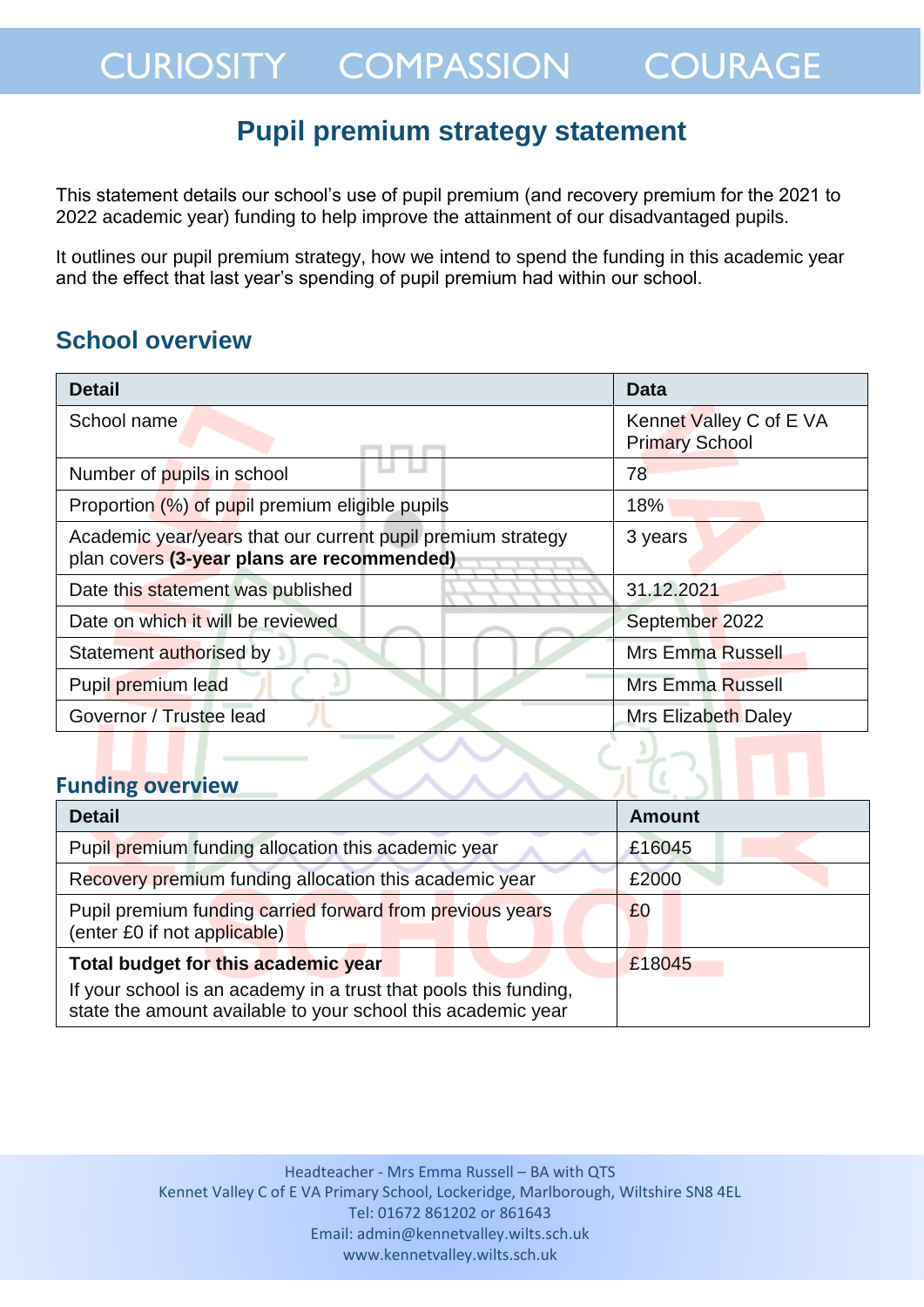## **Part A: Pupil premium strategy plan**

## **Statement of intent**

At Kennet Valley it is our intention that all of our pupils, irrelevant of the challenges that they have or their backgrounds, to make good progress. This will mean that they achieve well across all areas of the curriculum. With this in mind our strategy for Pupil Premium is to support disadvantaged pupils so that they are able to achieve this goal as other children do. This is true of those who need more support and those who are already considered higher attaining.

Our vision and values statement are Curiosity, Compassion and Courage, and our strategy for disadvantaged pupils links with these. We want children to be able to leap hurdles in their learning and develop their curiosity as this will enable them to question the world around them, have courage to try work in all areas of the curriculum and to take risks in their learning and to have compassion for all other, while being offered compassion themselves. Our shared school ethos means that we work to ensure that all our children feel that they are treated the same as each other and that they have the same opportunities as their peers. We work to build the understanding in children that they can strive to have the same chances in life and that we will support them in these hopes and dreams.

Quality First Teaching (QFT), in all of our classrooms, is the centre of our strategy and approach. This means that we are able to focus on the children who require the most support and that are disadvantaged. QFT means "*is a style of teaching that emphasises high quality, inclusive teaching for all pupils in a class. Quality first teaching includes differentiated learning, strategies to support SEN pupils' learning in class, on-going formative assessment and many others".* [thirdspacelearning.com](https://thirdspacelearning.com/blog/quality-first-teaching/)

Quality First Teacher is recognised as being essential when closing attainment gaps for disadvantaged pupils. We also recognise that it is essential that progress for all children, including disadvantaged pupils, is sustained, and for disadvantaged pupils improved so that they make the same progress as their non-disadvantaged peers.

As a school we have identified the challenges for vulnerable pupils such as attendance, access to high quality reading books (and support with reading at home), mental health concerns - especially post lockdown and with Covid – and pockets of poverty across the area. We also consider the needs of children who have a social worker and other external support at home. As a school, it is part of our ethos to support all children, and their families, regardless of whether they are disadvantaged or not.

As a school we use robust assessment to ensure that children are making good progress and to identify gaps in knowledge and understanding. We also provide children with 'live' feedback and marking which allows children to act on advice immediately. Having both continuous teacher assessments and data from assessments allows us to ensure disadvantaged pupils are challenged in all work that is given to them, that we are able to act promptly when a need is identified. While have a whole school ethos which means that the staff take responsibility for our disadvantaged and vulnerable pupils and their outcomes.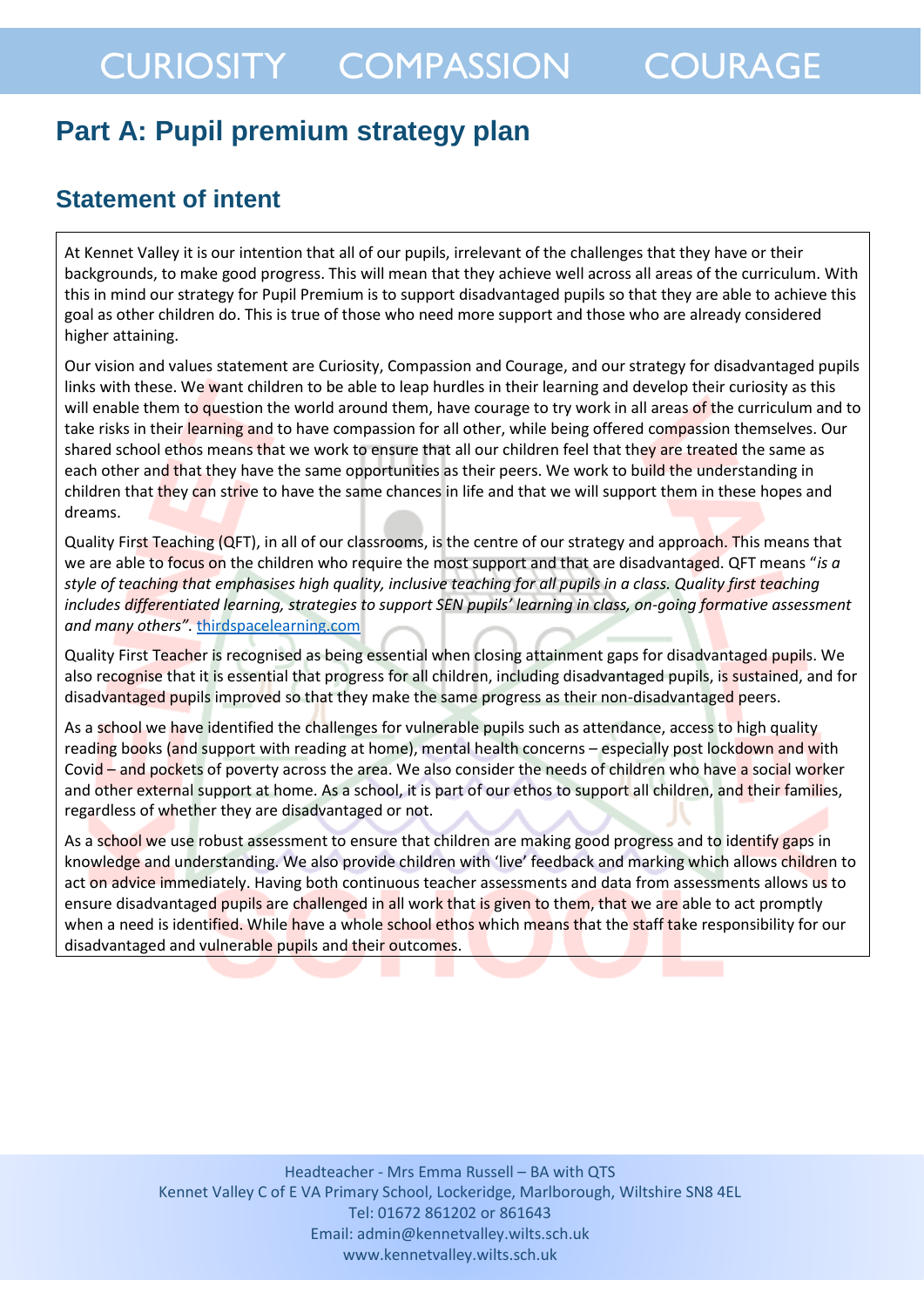## **Challenges**

This details the key challenges to achievement that we have identified among our disadvantaged pupils.

| <b>Challenge</b><br>number | <b>Detail of challenge</b>                                                                                                                                                                                                                                                                                                                                                                                                                                                                                                                                                                                                                                  |
|----------------------------|-------------------------------------------------------------------------------------------------------------------------------------------------------------------------------------------------------------------------------------------------------------------------------------------------------------------------------------------------------------------------------------------------------------------------------------------------------------------------------------------------------------------------------------------------------------------------------------------------------------------------------------------------------------|
| 1                          | Disadvantaged Pupils' current attendance data is 94% while their non-disadvantaged peers<br>attendance is 95.8%                                                                                                                                                                                                                                                                                                                                                                                                                                                                                                                                             |
|                            | We know as a school that some of our disadvantaged pupils or members of their families have mental<br>health concerns, and this can affect the attendance of the pupils. Concerns in the family re the child's<br>physical health of their child, particularly in the current covid-19 climate, has also had a negative<br>effect on pupils' attendance, particularly for our disadvantaged children.                                                                                                                                                                                                                                                       |
| $\overline{2}$             | Reading for some families is not seen as a priority. This means that children reading is not heard at<br>home throughout the week, and do not have access to the same quality and quantity of books as their<br>peers. For some of our children they have no books to read at home apart from school books.                                                                                                                                                                                                                                                                                                                                                 |
|                            | Parental engagement has a huge effect on the lack of reading for some of our children - Current<br>school reading data shows this - our disadvantaged children have read an average of 20 times at<br>home since September, while non-disadvantaged pupils have read an average of 33.3 times at home<br>in the same period.                                                                                                                                                                                                                                                                                                                                |
| 3                          | Although Marlborough can be seen as a very affluent area of the country, there are many pockets of<br>poverty in the local community, which affects some of our children and their families. This can mean<br>that, without help and support, they are not able to access the same opportunities as some of their<br>peers, such as educational or residential trips.                                                                                                                                                                                                                                                                                       |
|                            | These pockets of poverty can also lead families to be isolated within the community and lack of<br>transport can also make this worse. This was particularly true during the recent lockdown and the<br>community is still working hard to recover from this period of time.                                                                                                                                                                                                                                                                                                                                                                                |
| 4                          | We know as a school that our disadvantaged pupils can lack motivation when approaching different<br>areas of the curriculum, than that of their peers. They have less resilience than non-disadvantaged<br>pupils due to outside school pressures such as family concerns, family financial issues and self-belief<br>or confidence.                                                                                                                                                                                                                                                                                                                        |
|                            | Although the EEF (Education Endowment Foundation) recognises that "it can be difficult to realise<br>this impact in practice as such methods require pupils to take greater responsibility for their learning<br>and develop their understanding of what is required to succeed", it is clear that our disadvantaged<br>pupils need more support with their self-regulation and ability to challenge themselves. This is also<br>recognised by the EEF, who state "There is some evidence to suggest that disadvantaged pupils are<br>less likely to use metacognitive and self-regulatory strategies without being explicitly taught these<br>strategies". |
|                            | Over the past year more of our disadvantaged pupils have had access to ELSA than our non-<br>disadvantaged pupils with 42% of them needing this support in school, compared to 20.8% of non-<br>disadvantaged.                                                                                                                                                                                                                                                                                                                                                                                                                                              |
| 5                          | The fundamental skills in maths are often not seen as a priority for some of our families which<br>include those disadvantaged pupils. This means that these children often are not supported to<br>practise skills such as times tables at home and homework is also not seen as a priority. At times this<br>can link with the pockets of poverty in our area which mean that children cannot access high quality<br>and appropriate resources at home.                                                                                                                                                                                                   |
|                            | Current internal data shows that at this time only 14.3% of the disadvantaged pupils at ARE, while<br>33.6% non-disadvantaged pupils are currently at ARE (Age Related Expectations)                                                                                                                                                                                                                                                                                                                                                                                                                                                                        |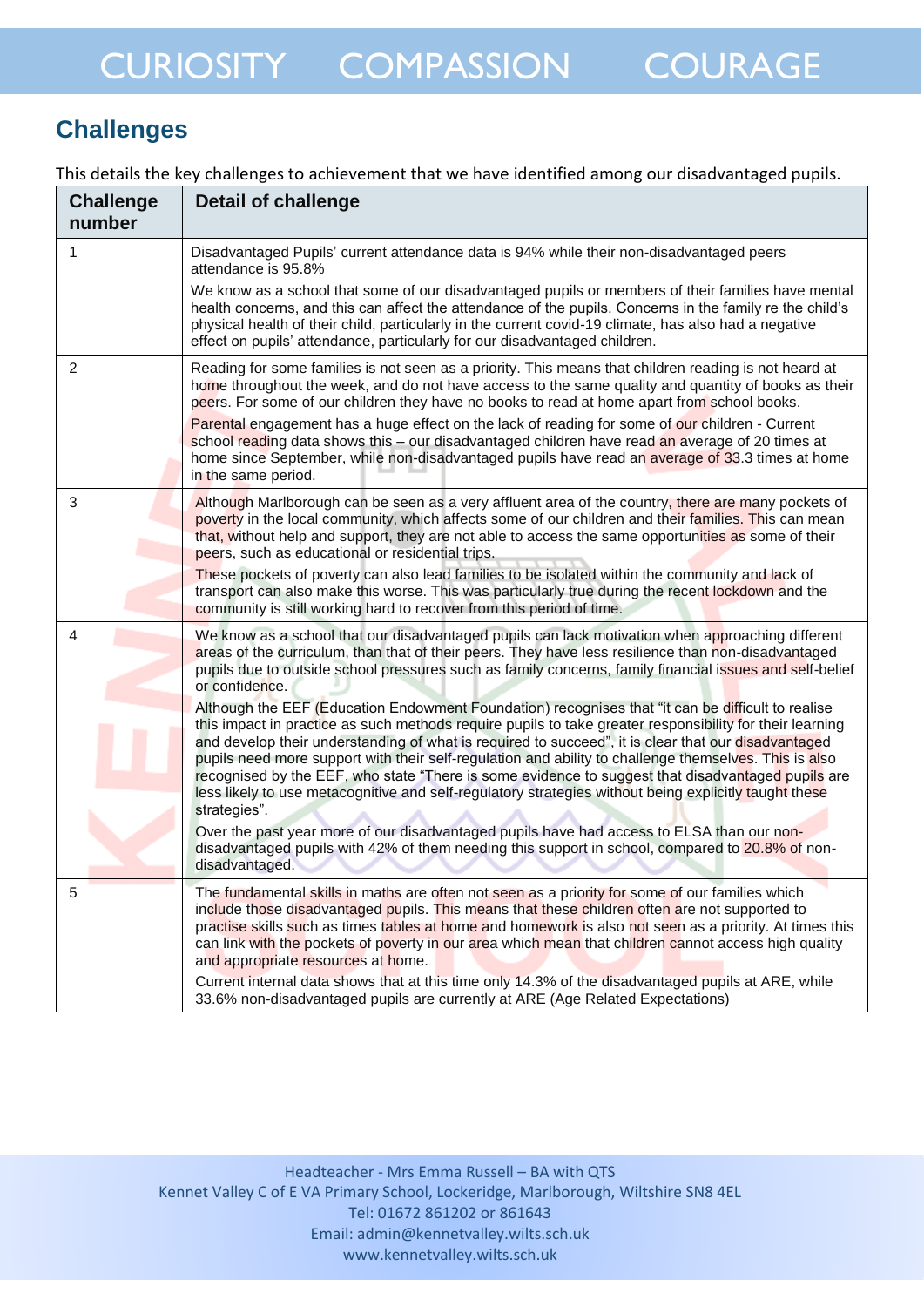## **Intended Outcomes**

This explains the outcomes we are aiming for **by the end of our current strategy plan**, and how we will measure whether they have been achieved.

| <b>Intended outcome</b>   | <b>Success criteria</b>                                                                                                                                                                                                                                                                                                                                                       |
|---------------------------|-------------------------------------------------------------------------------------------------------------------------------------------------------------------------------------------------------------------------------------------------------------------------------------------------------------------------------------------------------------------------------|
| Attendance                | Sustained high attendance from 2021/22 and 2022/23 demonstrated by:                                                                                                                                                                                                                                                                                                           |
|                           | the attendance gap between disadvantaged pupils and their non-disadvantaged peers being<br>$\bullet$<br>reduced by 0.5%                                                                                                                                                                                                                                                       |
|                           | the percentage of all pupils who are persistently absent does not increase and the figure<br>$\bullet$<br>among disadvantaged pupils being no more than 0.5% lower than their peers.                                                                                                                                                                                          |
| Reading                   | KS2 reading outcomes in 2021/22, 2022/23 and 2023/24 will show that more of<br>disadvantaged our pupils met the expected standard and the gap has closed between<br>them and non-disadvantaged pupils. Currently nationally 71% of non-disadvantaged<br>pupils reached ARE at the end of Key Stage 2 (reading, writing and Maths) compared to<br>51% of disadvantaged pupils. |
|                           | In 2019 Key Stage 2 SATS data for school progress in reading was -3.9 - with this<br>strategy reading data will improve for all, with the gap for disadvantaged and non-<br>disadvantaged closing.                                                                                                                                                                            |
|                           | As part of the school ethos the strategy will also improve the joy and love of reading for<br>all pupils, irrelevant of background or challenges that they face. This will be monitored by<br>increased reading across the school and with increased parental engagement.                                                                                                     |
| <b>Pockets of Poverty</b> | All children will engage and have access to curricular and non-curricular activities and<br>trips - both disadvantaged and non-disadvantaged pupils will have the same<br>opportunities.                                                                                                                                                                                      |
|                           | Families will be supported so that their children can access opportunities outside of<br>school as well as in school. We will continue to build relationships across the school<br>community so that children and families do not feel isolated.                                                                                                                              |
| Self-regulation           | Teachers will regularly use strategies to promote self-regulation and metacognition in the<br>classroom so that children build a good understanding of these and are able to use them<br>to aid learning.                                                                                                                                                                     |
|                           | This will also help to build the self confidence in children as they will have a clear<br>understanding of how they learn. This will also build motivation in the children enabling<br>them to make greater progress and close the gaps with their peers.                                                                                                                     |
|                           | This will be assessed, and data will be gathered with pupil questionnaires and pupil's<br>voice which may be linked to the Leuven scale.                                                                                                                                                                                                                                      |
| Maths - essential skills  | KS2 maths outcomes in coming years will show that more than 75% of disadvantaged<br>pupils met the expected standard. These children will be as likely as non-disadvantaged<br>pupils to achieve the expected standard in maths.                                                                                                                                              |
|                           | Times table data strategies will also ensure that over 75% of all children, including<br>disadvantaged pupils, will pass the Multiplication Tables Check in year 4.                                                                                                                                                                                                           |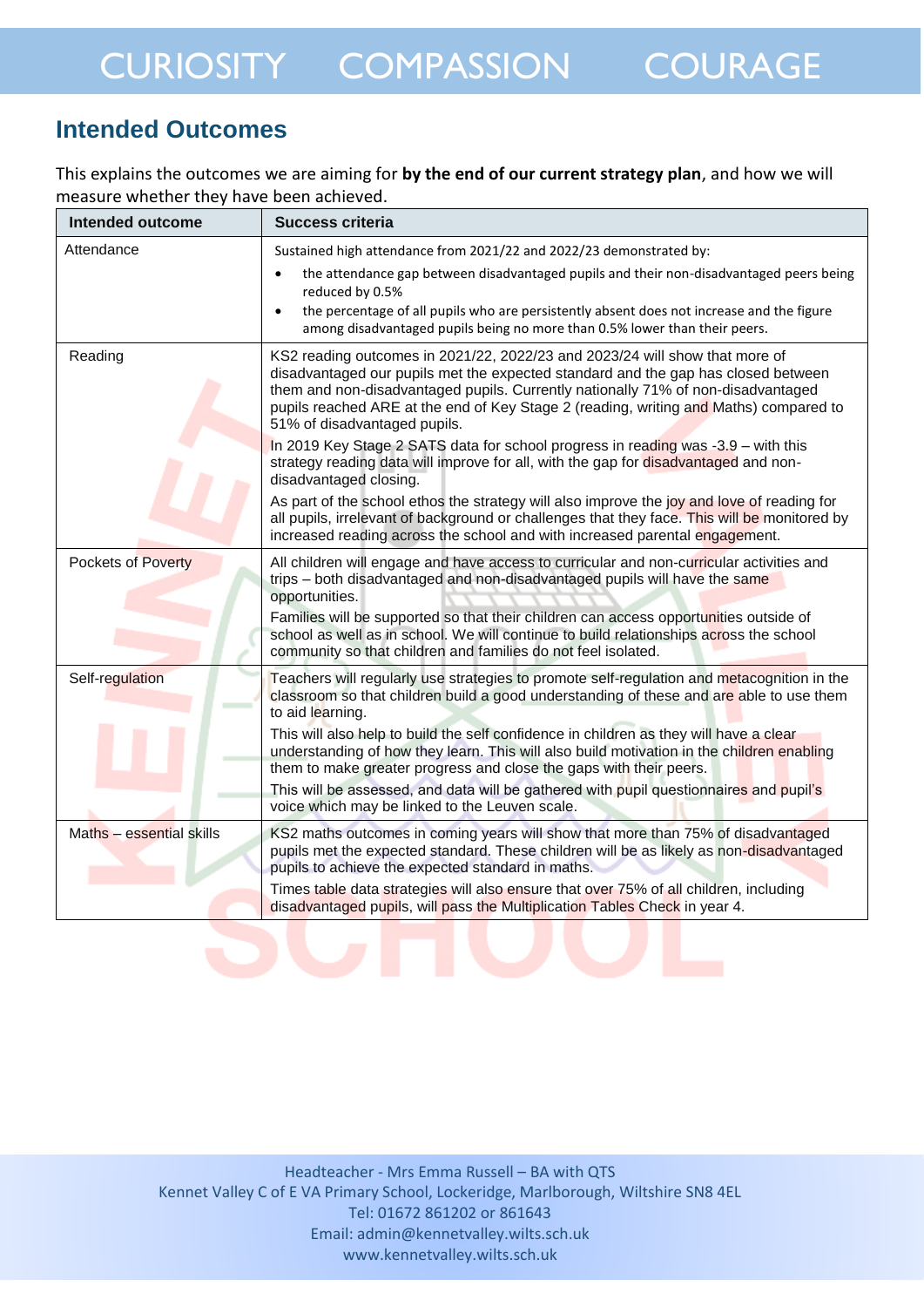## **Activity in this academic year**

This details how we intend to spend our pupil premium (and recovery premium funding) **this academic year** to address the challenges listed above.

### **Teaching (for example, CPD, recruitment and retention)**

| Budgeted cost: £12,500.00                                                                                      |                                                                                                                                                                                                                                                                                                                                                                                                                                                                                                                                                                                                                                                                                                                                                                                                                                                                                                                                                                                                                                                                                                                                                                                                                                                                                                                                                                                                                                                                                                                                                                                                                                                                                                                                                                                                                                                                                                                                                                                                                                                                                       |                                            |  |
|----------------------------------------------------------------------------------------------------------------|---------------------------------------------------------------------------------------------------------------------------------------------------------------------------------------------------------------------------------------------------------------------------------------------------------------------------------------------------------------------------------------------------------------------------------------------------------------------------------------------------------------------------------------------------------------------------------------------------------------------------------------------------------------------------------------------------------------------------------------------------------------------------------------------------------------------------------------------------------------------------------------------------------------------------------------------------------------------------------------------------------------------------------------------------------------------------------------------------------------------------------------------------------------------------------------------------------------------------------------------------------------------------------------------------------------------------------------------------------------------------------------------------------------------------------------------------------------------------------------------------------------------------------------------------------------------------------------------------------------------------------------------------------------------------------------------------------------------------------------------------------------------------------------------------------------------------------------------------------------------------------------------------------------------------------------------------------------------------------------------------------------------------------------------------------------------------------------|--------------------------------------------|--|
| <b>Activity</b>                                                                                                | Evidence that supports this approach                                                                                                                                                                                                                                                                                                                                                                                                                                                                                                                                                                                                                                                                                                                                                                                                                                                                                                                                                                                                                                                                                                                                                                                                                                                                                                                                                                                                                                                                                                                                                                                                                                                                                                                                                                                                                                                                                                                                                                                                                                                  | <b>Challenge</b><br>number(s)<br>addressed |  |
| Metacognition<br>and self-<br>regulation<br>strategies<br>used in<br>classroom<br>across school                | This project will aim to support children to plan, monitor and evaluate their own<br>learning.<br>Evidence from EEF https://educationendowmentfoundation - metacognition-and-self-<br>regulation<br>"Metacognition and self-regulation approaches to teaching support pupils to think about<br>their own learning more explicitly, often by teaching them specific strategies for<br>planning, monitoring, and evaluating their learning. Interventions are usually designed<br>to give pupils a repertoire of strategies to choose from and the skills to select the most<br>suitable strategy for a given learning task".<br>This will be driven by CPD for staff. This is essential so that teachers and Teaching<br>Assistants are able to use strategies themselves as well as teaching the pupils to use<br>them.<br>EEF - Key Findings - "Professional development can be used to develop a mental<br>model of metacognition and self-regulation, alongside an understanding of teaching<br>metacognitive strategies".<br>There will be a clear monitoring cycle throughout the year, and this is linked to<br>Objective 1 of the 2021/22 School Development Plan - "School to continue to build on<br>and ensure that Quality First Teaching is happening in all classrooms throughout the<br>school, with quality CPD to support all staff, which will enable all learners to make more<br>than expected progress".<br>School is also developing their feedback policy. This links with the EEF's Teaching and<br><b>Learning Toolkit</b><br>"There is evidence to suggest that feedback involving metacognitive and self-regulatory<br>approaches may have a greater impact on disadvantaged pupils and lower prior<br>attainers than other pupils. Pupils require clear and actionable feedback to employ<br>metacognitive strategies as they learn, as this information informs their understanding<br>of their specific strengths and areas for improvement, thereby indicating which learning<br>strategies have been effective for them in previously completed work". | 2, 4, 5                                    |  |
| Direct teaching<br>- High quality<br>teaching<br>All teachers<br>use high<br>quality<br>teaching<br>strategies | This project will aim to ensure that all children have access to high quality teaching<br>from class teachers, enabling all children to make good progress.<br><b>Evidence from EEF</b><br>"The best available evidence indicates that great teaching is the most important lever<br>schools have to improve pupil attainment. Ensuring every teacher is supported in<br>delivering high-quality teaching is essential to achieving the best outcomes for all<br>pupils, particularly the most disadvantaged among them.<br>It is important that schools consider how children learn, how they develop knowledge<br>and skills, and how they can be supported to lay firm foundations for later learning.<br>Teaching approaches that ensure long-term retention of knowledge, fluency in key<br>skills, and confident use of metacognitive strategies are crucial. These are fundamental<br>to learning and are the 'bread and butter' of effective teaching".<br>https://educationendowmentfoundation.org.uk/high-quality-teaching                                                                                                                                                                                                                                                                                                                                                                                                                                                                                                                                                                                                                                                                                                                                                                                                                                                                                                                                                                                                                                                  | 2, 4, 5                                    |  |

Headteacher - Mrs Emma Russell – BA with QTS

Kennet Valley C of E VA Primary School, Lockeridge, Marlborough, Wiltshire SN8 4EL Tel: 01672 861202 or 861643 Email: admin@kennetvalley.wilts.sch.uk www.kennetvalley.wilts.sch.uk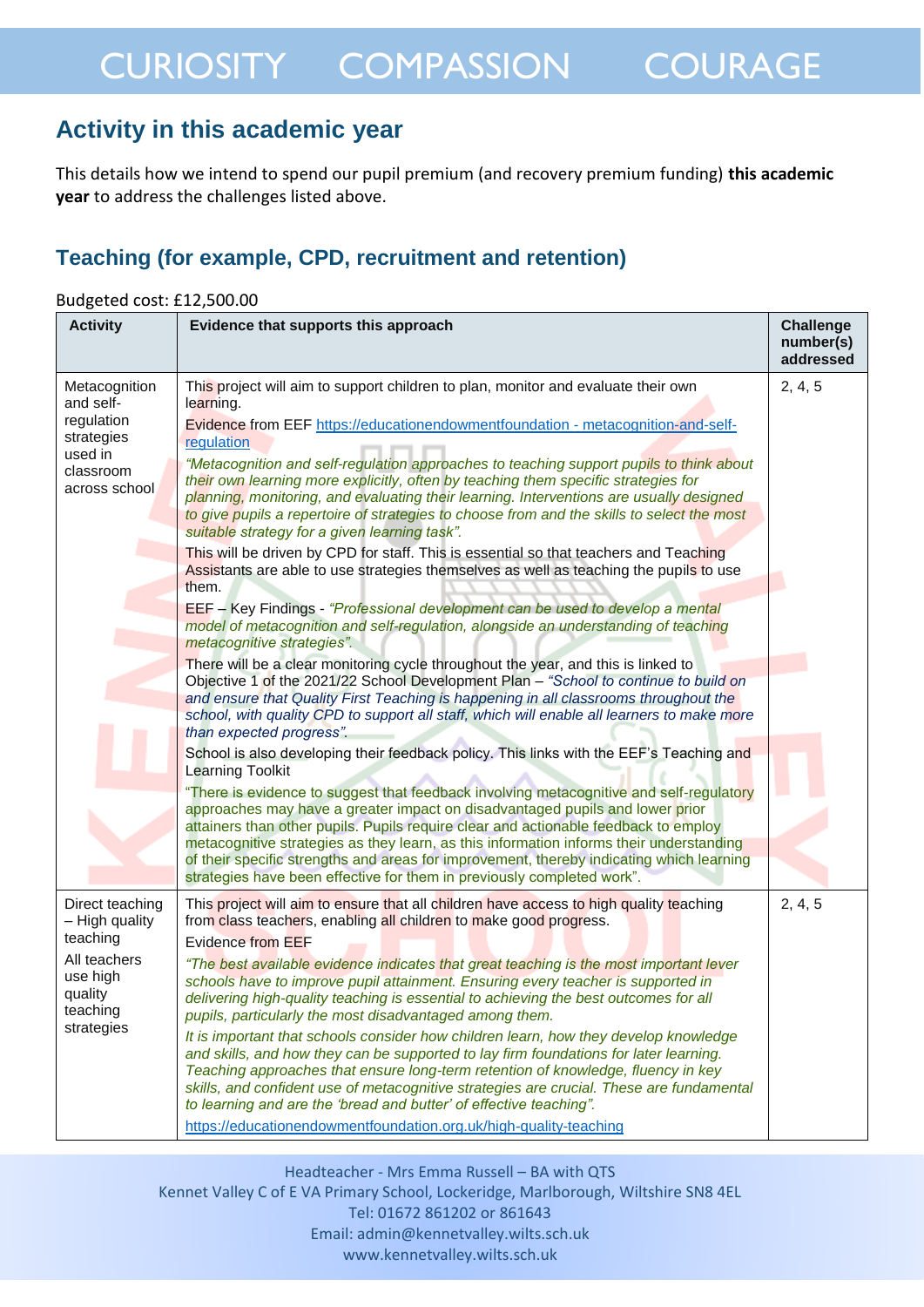|                                             | Evidence of this from other sources                                                                                                                                                                                                                                                                                                                                                                                                                                                                                                                                                  |            |
|---------------------------------------------|--------------------------------------------------------------------------------------------------------------------------------------------------------------------------------------------------------------------------------------------------------------------------------------------------------------------------------------------------------------------------------------------------------------------------------------------------------------------------------------------------------------------------------------------------------------------------------------|------------|
|                                             | "Quality first teaching is also described as the Wave 1 of the National Strategies' three<br>Waves of Intervention.                                                                                                                                                                                                                                                                                                                                                                                                                                                                  |            |
|                                             | Wave 1 - inclusive quality first teaching                                                                                                                                                                                                                                                                                                                                                                                                                                                                                                                                            |            |
|                                             | Wave 1 is about what should be on offer for all children: the effective inclusion of all<br>pupils in high-quality everyday personalised teaching. Such teaching will, for example,<br>be based on clear objectives that are shared with the children and returned to at the<br>end of the lesson; carefully explain new vocabulary; use lively, interactive teaching                                                                                                                                                                                                                |            |
|                                             | styles and make maximum use of visual and kinaesthetic as well as auditory/verbal<br>learning. Approaches like these are the best way to reduce, from the start, the number<br>of children who need extra help with their learning or behaviour".                                                                                                                                                                                                                                                                                                                                    |            |
|                                             | https://www.teachingexpertise.com/quality-first-teaching                                                                                                                                                                                                                                                                                                                                                                                                                                                                                                                             |            |
|                                             | This will also be driven by high quality feedback from teaching staff, as evidence shows<br>that "Providing feedback is a well-evidenced and has a high impact on learning<br>outcomes".                                                                                                                                                                                                                                                                                                                                                                                             |            |
|                                             | https://educationendowmentfoundation.org.uk/feedback                                                                                                                                                                                                                                                                                                                                                                                                                                                                                                                                 |            |
|                                             | As part of this project staff will have access to high quality Continual Professional<br>Development – "exceptional' schools placed a great emphasis on building a shared<br>understanding of the school's model of pedagogy and its underpinning rationale. By<br>ensuring that all development focused on identifying and removing barriers to learning<br>and building a shared model of and language for teaching and learning, the extensive<br>monitoring in 'exceptional' schools worked to build coherence for learners and develop<br>a commitment to collective efficacy". |            |
|                                             | https://www.marymyatt.com/blog/staff-development                                                                                                                                                                                                                                                                                                                                                                                                                                                                                                                                     |            |
| Children at a                               | This project aims to secure high quality TAs to allow teachers to work with the children                                                                                                                                                                                                                                                                                                                                                                                                                                                                                             | 1, 2, 4, 5 |
| disadvantage<br>will get                    | the most in need of high-quality teaching.                                                                                                                                                                                                                                                                                                                                                                                                                                                                                                                                           |            |
| access to the                               | Evidence of the importance of this is from the EEF<br>"Ensuring every teacher is supported in delivering high-quality teaching is essential to                                                                                                                                                                                                                                                                                                                                                                                                                                       |            |
| best teachers                               | achieving the best outcomes for all pupils, particularly the most disadvantaged among                                                                                                                                                                                                                                                                                                                                                                                                                                                                                                |            |
| when needed                                 | them  Teaching approaches that ensure long-term retention of knowledge, fluency in                                                                                                                                                                                                                                                                                                                                                                                                                                                                                                   |            |
|                                             | key skills, and confident use of metacognitive strategies are crucial."                                                                                                                                                                                                                                                                                                                                                                                                                                                                                                              |            |
|                                             | Educationendowmentfoundation.org.uk/high-quality-teaching                                                                                                                                                                                                                                                                                                                                                                                                                                                                                                                            |            |
|                                             | This will also focus on allowing teachers to work with the children who need it most, in<br>particular disadvantaged children, rather than the Teaching Assistants supporting these<br>children. The evidence of the importance of this strategy has published by the EEF.                                                                                                                                                                                                                                                                                                           |            |
|                                             | "The expectation should be that the needs of all pupils are addressed, first and                                                                                                                                                                                                                                                                                                                                                                                                                                                                                                     |            |
|                                             | foremost, through high quality classroom teaching. Schools should try and organise<br>staff so that the pupils who struggle most have as much time with the teacher as                                                                                                                                                                                                                                                                                                                                                                                                               |            |
|                                             | others."                                                                                                                                                                                                                                                                                                                                                                                                                                                                                                                                                                             |            |
|                                             | educationendowmentfoundation.org.uk/teaching-assistants                                                                                                                                                                                                                                                                                                                                                                                                                                                                                                                              |            |
| Enhancement<br>of our maths<br>teaching and | We will fund teacher release time to embed key elements of guidance in school and to access<br>Maths Hub (Mobius) resources and CPD for Subject Leader, who will then disseminate this<br>training across the staff.                                                                                                                                                                                                                                                                                                                                                                 | 4, 5       |
| curriculum<br>planning in line              | The DfE non-statutory guidance has been produced in conjunction with the National Centre for<br>Excellence in the Teaching of Mathematics, drawing on evidence-based approaches:                                                                                                                                                                                                                                                                                                                                                                                                     |            |
| with DfE and<br>EEF guidance.               | Maths guidance KS 1 and 2.pdf (publishing.service.gov.uk)                                                                                                                                                                                                                                                                                                                                                                                                                                                                                                                            |            |
|                                             | The EEF guidance is based on a range of the best available evidence:                                                                                                                                                                                                                                                                                                                                                                                                                                                                                                                 |            |
|                                             | Improving Mathematics in Key Stages 2 and 3                                                                                                                                                                                                                                                                                                                                                                                                                                                                                                                                          |            |
| $CPD - high$<br>quality CPD                 | The school will ensure that all staff, particularly teaching staff, have high quality<br>Continous Professional Development. The importance of this is highlighted by Mary<br>Myatt who states                                                                                                                                                                                                                                                                                                                                                                                       | 2, 3, 4, 5 |
|                                             | "This is what John Tomsett has to say about staff development: 'In the last six years it<br>has become plain to me that the quality of teacher learning is central to putting staff                                                                                                                                                                                                                                                                                                                                                                                                  |            |

Headteacher - Mrs Emma Russell – BA with QTS

Kennet Valley C of E VA Primary School, Lockeridge, Marlborough, Wiltshire SN8 4EL Tel: 01672 861202 or 861643 Email: admin@kennetvalley.wilts.sch.uk www.kennetvalley.wilts.sch.uk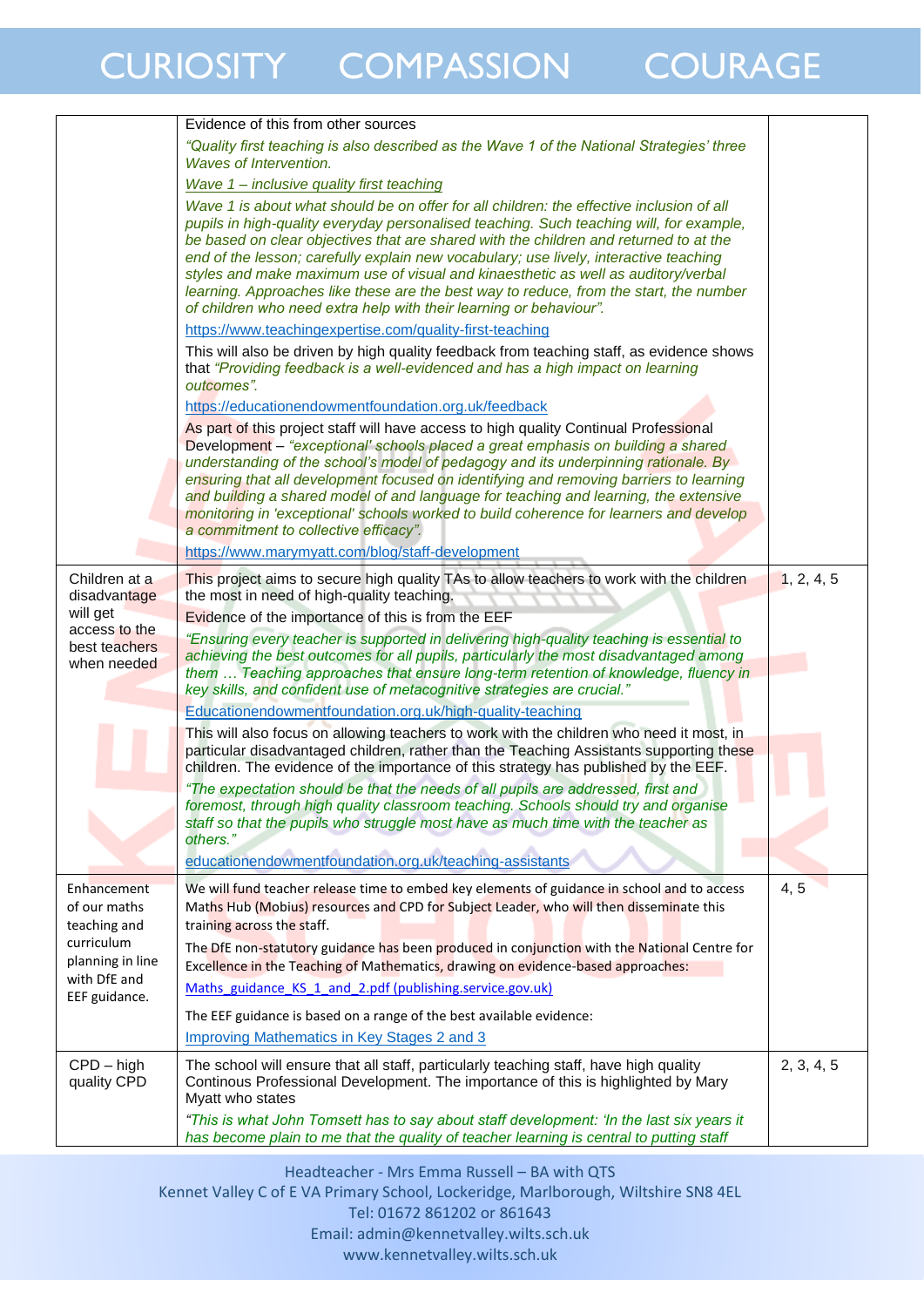|                                  | first. Any teacher, at any stage of his or her career, has to accept, continuously, the<br>professional obligation to improve his or her teaching. Period. And once the teacher<br>has accepted that obligation, the school has to accept the responsibility of providing the<br>very best teacher learning opportunities. School leaders cannot just wish teachers to<br>improve their teaching. School leaders have to put their staff's learning needs first."<br>'By contrast, 'exceptional' schools placed a great emphasis on building a shared<br>understanding of the school's model of pedagogy and its underpinning rationale. By<br>ensuring that all development focused on identifying and removing barriers to learning<br>and building a shared model of and language for teaching and learning, the extensive<br>monitoring in 'exceptional' schools worked to build coherence for learners and develop<br>a commitment to collective efficacy.'<br>https://www.marymyatt.com/blog/staff-development<br>Kennet Valley Primary School will ensure that staff development/CPD comes from a<br>variety of sources, such as through the Local Authority and Educational Consultants,<br>and by working with other schools.                                                                                                                                                                                                                                                                                                                                                                                                                                                                                                                                                                                           |         |
|----------------------------------|----------------------------------------------------------------------------------------------------------------------------------------------------------------------------------------------------------------------------------------------------------------------------------------------------------------------------------------------------------------------------------------------------------------------------------------------------------------------------------------------------------------------------------------------------------------------------------------------------------------------------------------------------------------------------------------------------------------------------------------------------------------------------------------------------------------------------------------------------------------------------------------------------------------------------------------------------------------------------------------------------------------------------------------------------------------------------------------------------------------------------------------------------------------------------------------------------------------------------------------------------------------------------------------------------------------------------------------------------------------------------------------------------------------------------------------------------------------------------------------------------------------------------------------------------------------------------------------------------------------------------------------------------------------------------------------------------------------------------------------------------------------------------------------------------------------------------------|---------|
| Time for<br>personal<br>research | This plans to allow staff to research aspects of school and the curriculum to ensure that<br>they are improving the lives of all children, particularly those of children who are<br>disadvantaged. This personal research will be carefully planned, allowing staff to<br>develop a strong sense of professional curiosity.<br>Mary Myatt states that "When we go back to basics and to questioning everything,<br>there is a danger that we might throw out good stuff as well as the dross. To overcome<br>this, we need to undertake this work through the lens of careful curiosity. The aim is to<br>create a distance where we can consider things dispassionately and truly consider<br>what they might contribute in a way that makes sure that we really do sort the wheat<br>from the chaff. There are a number of strands to the idea of careful curiosity. The first is<br>to keep in mind what we are trying to achieve: to cut back on anything that gets in the<br>way or takes up time from our core business. This means taking our time, because if<br>we rush then we might just prune back things that would actually add value. We might<br>slash too much, when actually what is needed is less hacking and more nuanced<br>pruning back."<br>https://www.marymyatt.com/blog/careful-curiosity<br>Mary Myatt's research also highlights the importance of staff having a deep<br>understanding of fewer strategies so that they can support children and help them to<br>make excellent progress in class, irrelevant of their backgrounds.<br>"Thoughtful leaders working to create the conditions for high challenge and low threat<br>know that in order to make a difference they have to focus on fewer things in greater<br>depth."<br>https://www.marymyatt.com/blog/fewer-things-in-greater-depth | 2, 4, 5 |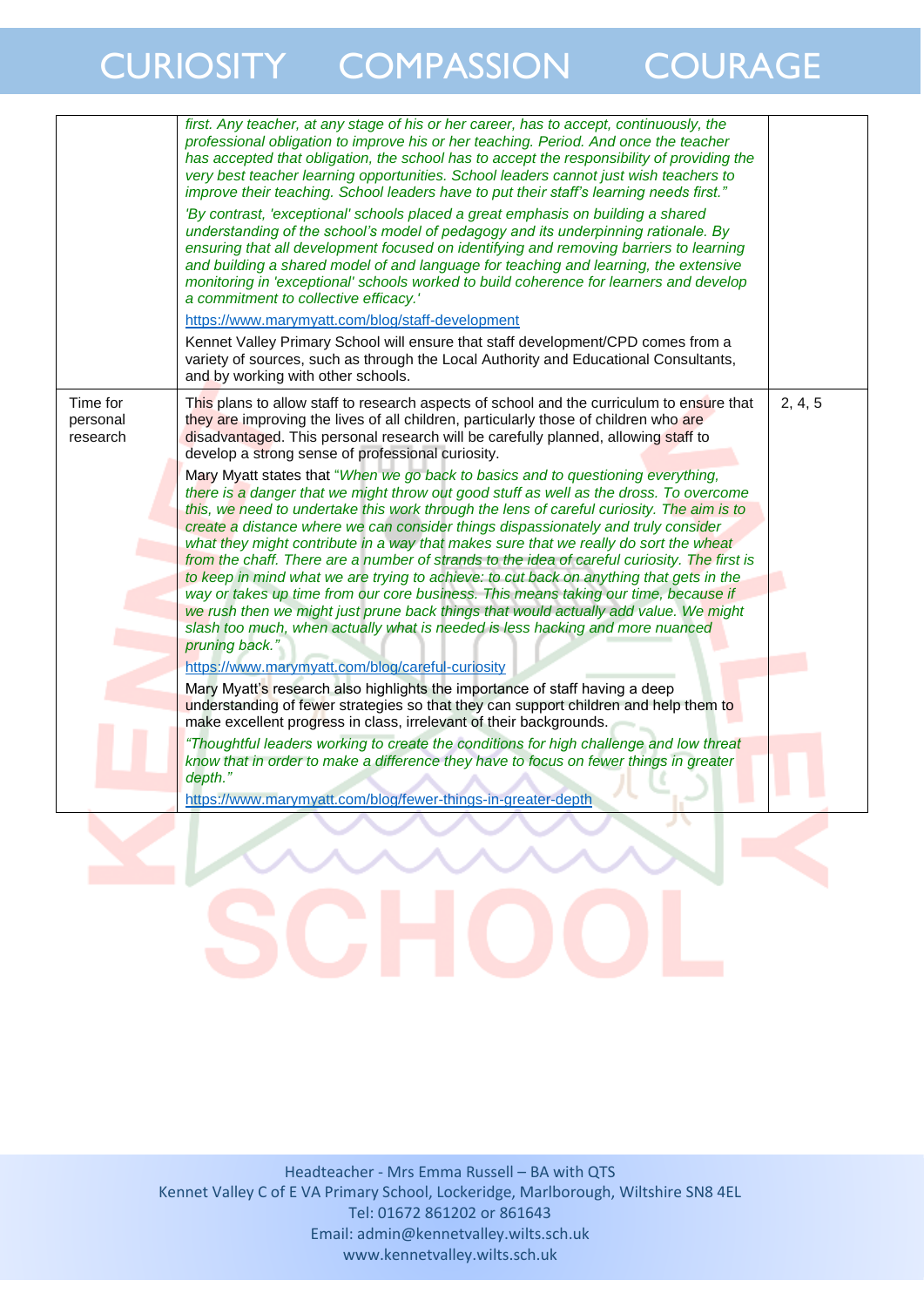### **Targeted academic support (for example, tutoring, one-to-one support structured interventions)**

Budgeted cost: £3,500.00

| <b>Activity</b>                                                                      | Evidence that supports this approach                                                                                                                                                                                                                                                                                                                                                                                                                                                                                                                                                                          | <b>Challenge</b><br>number(s)<br>addresse<br>d |
|--------------------------------------------------------------------------------------|---------------------------------------------------------------------------------------------------------------------------------------------------------------------------------------------------------------------------------------------------------------------------------------------------------------------------------------------------------------------------------------------------------------------------------------------------------------------------------------------------------------------------------------------------------------------------------------------------------------|------------------------------------------------|
| <b>ELSA</b><br>Specifically                                                          | This part of the project aims to ensure that all children have a clear understanding of and<br>are able to self-regulate well in class and throughout the wider school.                                                                                                                                                                                                                                                                                                                                                                                                                                       | 1, 3, 4                                        |
| for self-<br>regulation<br>skills                                                    | "Managing our feelings and emotions is vital, as our ability to do so can affect our lives in<br>so many ways. Not only can it affect our physical, emotional and social wellbeing but also<br>our academic achievement; research shows that young children with poor self-regulation<br>skills tend to make less academic progress (McClelland et al., 2007)."                                                                                                                                                                                                                                               |                                                |
|                                                                                      | www.behaviourmatters.org.uk/helping-children-to-self-regulate/                                                                                                                                                                                                                                                                                                                                                                                                                                                                                                                                                |                                                |
|                                                                                      | The EEF's research also supports the need for all children to have good self-regulation<br>skills.                                                                                                                                                                                                                                                                                                                                                                                                                                                                                                            |                                                |
|                                                                                      | "Self-regulatory skills can be defined as the ability of children to manage their own<br>behaviour and aspects of their learning."                                                                                                                                                                                                                                                                                                                                                                                                                                                                            |                                                |
|                                                                                      | educationendowmentfoundation.org.uk/self-regulation-strategies                                                                                                                                                                                                                                                                                                                                                                                                                                                                                                                                                |                                                |
|                                                                                      | The school understand the importance of children being able to access high quality ELSA<br>and other SEL activities, as this also supports their ability to build a good understanding<br>of self-regulation skills and how to use them.                                                                                                                                                                                                                                                                                                                                                                      |                                                |
|                                                                                      | "Social and emotional learning (SEL) interventions seek to improve pupils' decision-<br>making skills, interaction with others and their self-management of emotions, rather than<br>focusing directly on the academic or cognitive elements of learning."                                                                                                                                                                                                                                                                                                                                                    |                                                |
|                                                                                      | "Social and emotional learning approaches have a positive impact, on average, of 4<br>months' additional progress in academic outcomes over the course of an academic year".                                                                                                                                                                                                                                                                                                                                                                                                                                  |                                                |
|                                                                                      | "Evidence suggests that children from disadvantaged backgrounds have, on average,<br>weaker SEL skills at all ages than their more affluent peers. These skills are likely to<br>influence a range of outcomes for pupils: lower SEL skills are linked with poorer mental<br>health and lower academic attainment. SEL interventions in education are shown to<br>improve SEL skills and are therefore likely to support disadvantaged pupils to understand<br>and engage in healthy relationships with peers and emotional self-regulation, both of<br>which may subsequently increase academic attainment." |                                                |
|                                                                                      | Educationendowmentfoundation.org.uk/social-and-emotional-learning                                                                                                                                                                                                                                                                                                                                                                                                                                                                                                                                             |                                                |
|                                                                                      | This is also supported by the DfE in their research                                                                                                                                                                                                                                                                                                                                                                                                                                                                                                                                                           |                                                |
|                                                                                      | "More successful schools were more likely to be using metacognitive4/independent<br>learning and peer learning strategies (although this relationship was only statistically<br>significant in secondary schools)".                                                                                                                                                                                                                                                                                                                                                                                           |                                                |
|                                                                                      | "Have an individualised approach to addressing barriers to learning and emotional<br>support, at an early stage, rather than providing access to generic support and focusing<br>on pupils nearing their end-of-key-stage assessments."                                                                                                                                                                                                                                                                                                                                                                       |                                                |
|                                                                                      | Assets.publishing.service.gov.uk/Supporting_the_attainment_of_disadvantaged_pupils.p<br>df                                                                                                                                                                                                                                                                                                                                                                                                                                                                                                                    |                                                |
| <b>Teachers</b><br>working in<br>structured<br>intervention<br>s sessions<br>$(1-1)$ | This project aims to ensure that teachers have the planned time to work with<br>disadvantaged learners on structured intervention sessions, as research shows that<br>these children should have the greatest opportunities to work with teachers, while other<br>children are supported by high quality Teaching Assistants.<br>Evidence of this Educationendowmentfoundation.org.uk/high-quality-teaching                                                                                                                                                                                                   | 1, 2, 4, 5                                     |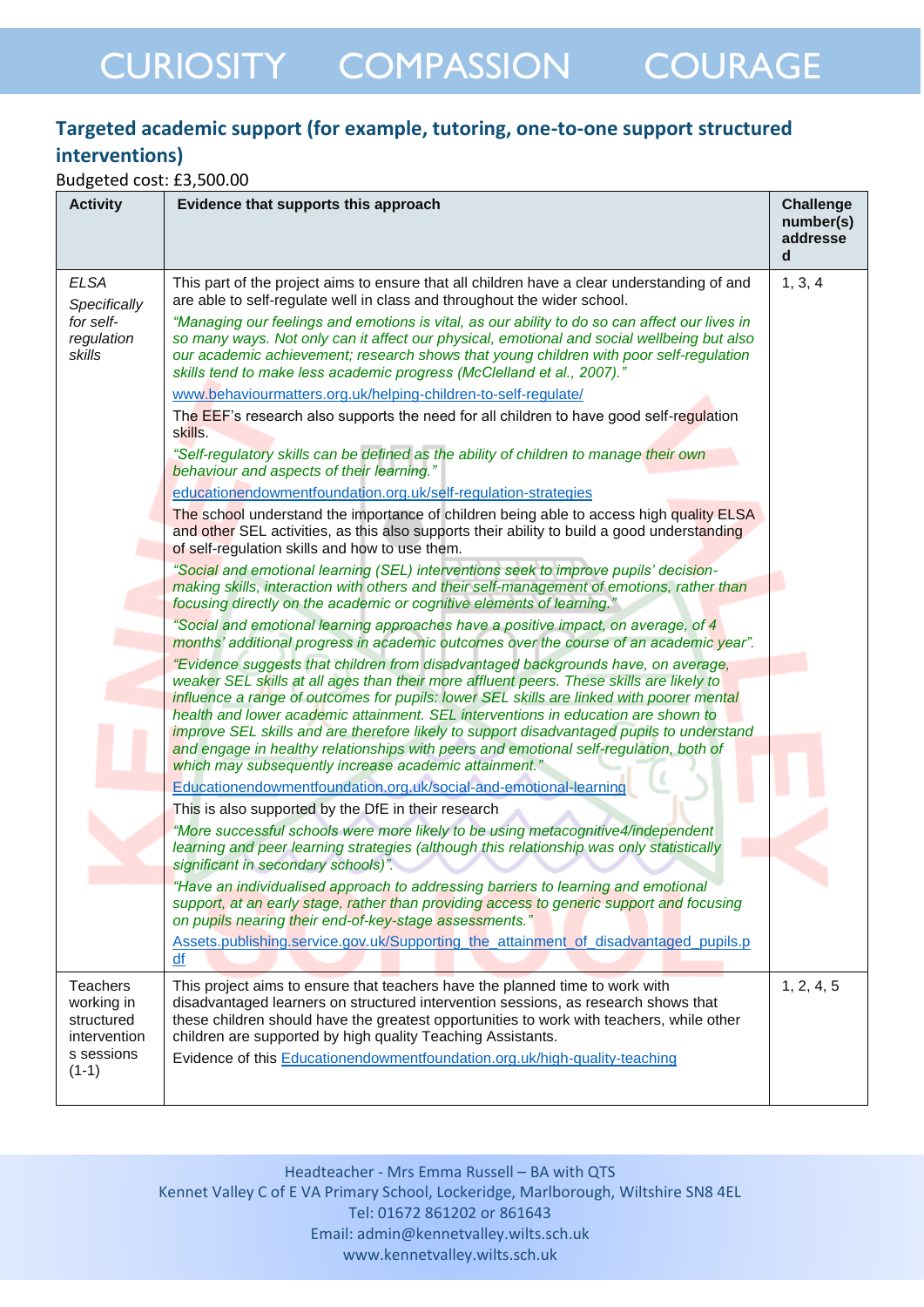### **Wider strategies (for example, related to attendance, behaviour, wellbeing)**

#### Budgeted cost: £2,045.00

| <b>Activity</b>        | Evidence that supports this approach                                                                                                                                                                                                                            | Challenge<br>number(s)<br>addressed |
|------------------------|-----------------------------------------------------------------------------------------------------------------------------------------------------------------------------------------------------------------------------------------------------------------|-------------------------------------|
| Improved<br>Attendance | This project is to ensure that the attendance of all children is improved and is at as high<br>a level as possible.                                                                                                                                             | $1 - 5$                             |
|                        | It is vital that there is a shared understanding of this across all staff and a clear<br>knowledge of how to improve attendance. School leaders will ensure that strategies are<br>developed to help children, and their families, to improve their attendance. |                                     |
|                        | This is emphasised by the DfE -                                                                                                                                                                                                                                 |                                     |
|                        | "Offer a clear vision for attendance, underpinned by high expectations and core values,<br>which are communicated to and understood by staff, pupils and families.                                                                                              |                                     |
|                        | Make sure staff, pupils and families understand that absence from school is a potential<br>safeguarding risk and understand their role in keeping children safe."                                                                                               |                                     |
|                        | www.gov.uk/school-attendance/framework-for-securing-full-attendance                                                                                                                                                                                             |                                     |
|                        | Strategies will include breakfast club and after school club fees being funded, so that<br>children can access these, helping with transport, accessing support from EWO and<br>safeguarding services and ESA (Early Support Assessment)                        |                                     |

### **Total budgeted cost: £18,045.00**

#### Headteacher - Mrs Emma Russell – BA with QTS Kennet Valley C of E VA Primary School, Lockeridge, Marlborough, Wiltshire SN8 4EL Tel: 01672 861202 or 861643 Email: admin@kennetvalley.wilts.sch.uk www.kennetvalley.wilts.sch.uk